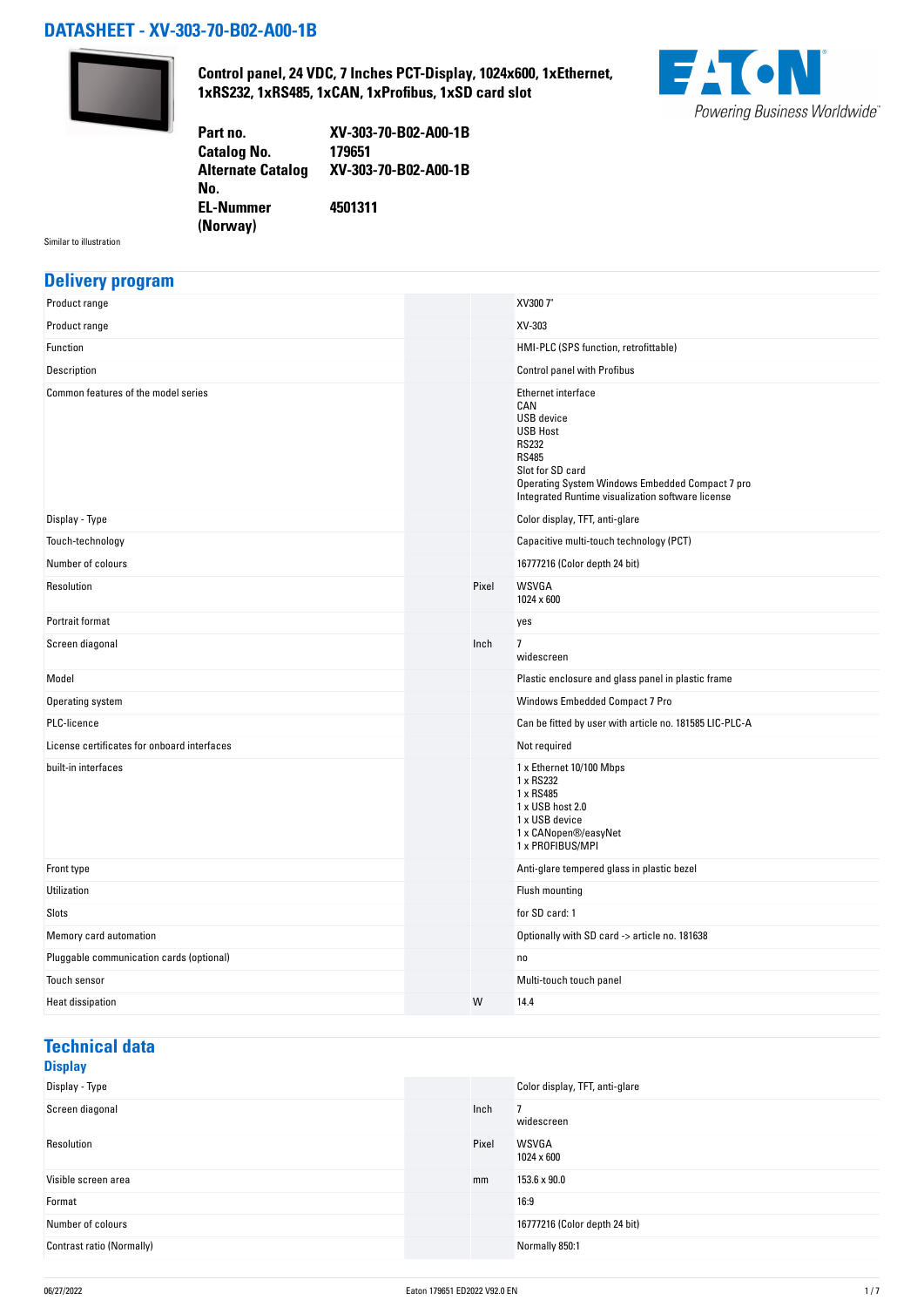| <b>Brightness</b>                      |                  | cd/m <sup>2</sup> | Normally 400                                                                                          |
|----------------------------------------|------------------|-------------------|-------------------------------------------------------------------------------------------------------|
| Back-lighting                          |                  |                   | LED<br>dimmable via software                                                                          |
| Service life of back-lighting          |                  | h                 | Normally 50000                                                                                        |
| <b>Operation</b>                       |                  |                   |                                                                                                       |
| Technology                             |                  |                   | Projected Capacitive Touch (PCT)                                                                      |
| Touch sensor                           |                  |                   | Multi-touch touch panel                                                                               |
| <b>System</b>                          |                  |                   |                                                                                                       |
| Processor                              |                  |                   | ARM Cortex-A9 800 MHz                                                                                 |
| Internal memory                        |                  |                   | DRAM: 512 MB RAM                                                                                      |
|                                        |                  |                   | Flash: 1GB SLC<br>NVRAM: 128kB Retain                                                                 |
| <b>External memory</b>                 |                  |                   | SD card, Type: SDSC, SDHC                                                                             |
| Cooling                                |                  |                   | Fanless CPU and system cooling, natural convection-based passive cooling                              |
| Back-up of real-time clock             |                  |                   |                                                                                                       |
| Battery (service life)                 |                  |                   | non-replaceable, BR2330 soldered in                                                                   |
| Backup (time at zero voltage)          |                  |                   | Normally 10 years                                                                                     |
| <b>Engineering</b>                     |                  |                   |                                                                                                       |
| Visualisation software                 |                  |                   | <b>GALILEO</b><br>XSOFT-CODESYS                                                                       |
| PLC-Programming software               |                  |                   | XSOFT-CODESYS-2<br>XSOFT-CODESYS-3                                                                    |
| Target and web visualization           |                  |                   | Yes                                                                                                   |
| PLC-licence                            |                  |                   | Can be fitted by user with article no. 181585 LIC-PLC-A                                               |
| Operating system                       |                  |                   | Windows Embedded Compact 7 Pro                                                                        |
| <b>Interfaces, communication</b>       |                  |                   |                                                                                                       |
| built-in interfaces                    |                  |                   | 1 x Ethernet 10/100 Mbps                                                                              |
|                                        |                  |                   | 1 x RS232                                                                                             |
|                                        |                  |                   | 1 x RS485<br>1 x USB host 2.0                                                                         |
|                                        |                  |                   | 1 x USB device                                                                                        |
|                                        |                  |                   | 1 x CANopen®/easyNet<br>1 x PROFIBUS/MPI                                                              |
| <b>USB Host</b>                        |                  |                   | USB 2.0, not galvanically isolated                                                                    |
| USB device                             |                  |                   | USB 2.0, not galvanically isolated                                                                    |
| <b>RS-232</b>                          |                  |                   | Not galvanically isolated, 9-pin D-sub plug, UNC                                                      |
| <b>RS-485</b>                          |                  |                   | Not galvanically isolated, 9-pin D-sub plug, UNC                                                      |
| CAN                                    |                  |                   | Not galvanically isolated, 9-pin D-sub plug, UNC                                                      |
| Profibus                               |                  |                   | PROFIBUS-DP, not galvanically isolated, 9 pole SUB-D socket, UNC                                      |
| Slots                                  |                  |                   | for SD card: 1                                                                                        |
| Ethernet                               |                  |                   |                                                                                                       |
|                                        |                  |                   | 10/100 Mbps                                                                                           |
| <b>MPI</b>                             |                  |                   |                                                                                                       |
| <b>Power supply</b><br>Nominal voltage |                  |                   | Yes                                                                                                   |
|                                        |                  |                   |                                                                                                       |
|                                        |                  |                   | 24 V DC SELV (safety extra low voltage)                                                               |
| permissible voltage                    |                  |                   | Effective: 19.2-30.0 V DC (rated operating voltage -20%/+25%)<br>Absolute with ripple: 18,0-31,2 V DC |
|                                        |                  |                   | Battery powered: 18,0-31,2 V DC (rated operating voltage -25%/+30%)                                   |
|                                        |                  |                   | 35 V DC for a duration of < 100 ms                                                                    |
| Voltage dips                           |                  | ms                | $\leq$ 10 ms from rated voltage (24 V DC)<br>5 ms from undervoltage (19.2 V DC)                       |
| Power consumption                      | $P_{\text{max}}$ | W                 | 14.4                                                                                                  |
| Power consumption                      |                  | W                 | Normally 14                                                                                           |
| <b>Heat dissipation</b>                |                  | W                 | 14.4                                                                                                  |
| Note on heat dissipation               |                  |                   | Heat dissipation with power consumption for 24 V<br>11.9 W for basic device + 2.5 W for USB module    |
| Protection against polarity reversal   |                  |                   | yes                                                                                                   |
| Type of fuse                           |                  |                   | Yes (fuse not accessible)                                                                             |
| Potential isolation                    |                  |                   | no                                                                                                    |
| General                                |                  |                   |                                                                                                       |
| Housing material                       |                  |                   | Insulated material black                                                                              |
| Front type                             |                  |                   | Anti-glare tempered glass in plastic bezel                                                            |
| Dimensions (W x H x D)                 |                  | mm                | 196 x 135 x 51                                                                                        |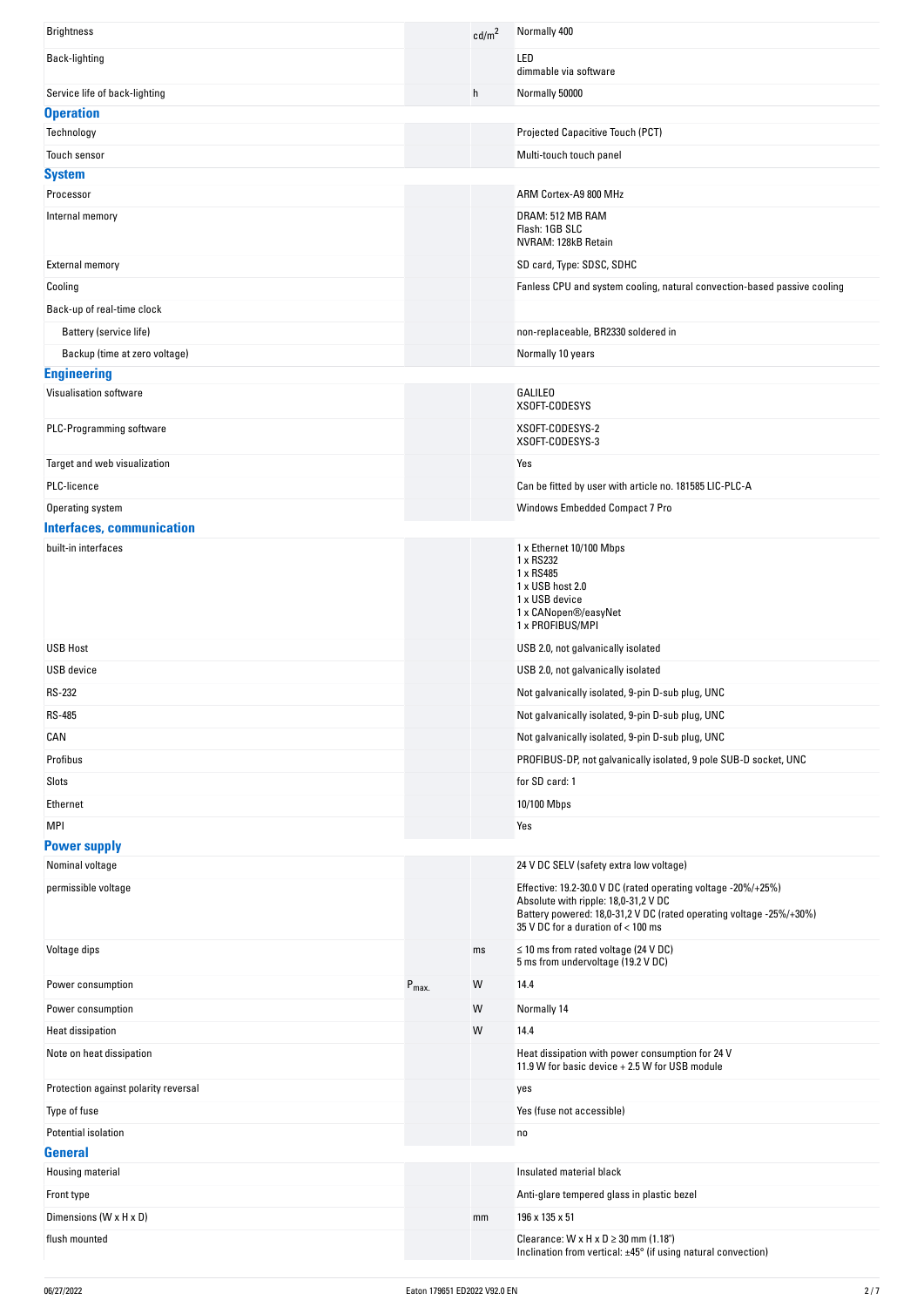|                                                     |   |                   | Material thickness at the installation cutout: min. 2 mm (0.08"), max. 5 mm (0.2")                                  |
|-----------------------------------------------------|---|-------------------|---------------------------------------------------------------------------------------------------------------------|
| Weight                                              |   | kg                | 0.74                                                                                                                |
| Degree of protection (IEC/EN 60529, EN50178, VBG 4) |   |                   | IP65 (in the front as per EN 60529-1), IP20 (on rear as per EN 60529-1)<br>NEMA 4X<br>NEMA12 (as per NEMA 250-2003) |
| Approvals                                           |   |                   |                                                                                                                     |
| Approvals                                           |   |                   | cUL 61010-2-201                                                                                                     |
| shipping classification                             |   |                   | DNV GL                                                                                                              |
|                                                     |   |                   | ARY APPROVED APON<br><b>DNV·GL</b><br>MARITIME                                                                      |
| Applied standards and directives                    |   |                   |                                                                                                                     |
| EMC                                                 |   |                   | 2004/108/EEC                                                                                                        |
| Emitted interference                                |   |                   | IEC/EN 61000-6-4                                                                                                    |
| Interference immunity                               |   |                   | IEC/EN 61000-6-2                                                                                                    |
| Product standards                                   |   |                   | EN50178/IEC/EN 61131-2                                                                                              |
| Mechanical shock resistance                         |   | $\mathsf g$       | 15g / 11ms                                                                                                          |
| Vibration                                           |   |                   | $59$ Hz + - 3.5 mm<br>$960$ Hz + - 0.15 mm<br>60150 Hz $\pm$ 2 g                                                    |
| Free fall, packaged                                 |   | m                 | IEC/EN 60068-2-31                                                                                                   |
| RoHS                                                |   |                   | conform                                                                                                             |
| <b>Environmental conditions</b>                     |   |                   |                                                                                                                     |
| Climatic environmental conditions                   |   |                   |                                                                                                                     |
| Climatic proofing                                   |   |                   | Cold to EN 60068-2-1<br>Dry heat to IEC 60068-2-2<br>Damp heat as per EN 60068-2-3                                  |
| Air pressure (operation)                            |   | hPa               | 795 - 1080                                                                                                          |
| Temperature                                         |   |                   |                                                                                                                     |
| Storage / Transport                                 | θ | °C                | $-20 - +60$                                                                                                         |
| Operating ambient temperature min.                  |   | $^{\circ}{\tt C}$ | $\pmb{0}$                                                                                                           |
| Operating ambient temperature max.                  |   | °C                | $+50$                                                                                                               |
| <b>Relative humidity</b>                            |   |                   |                                                                                                                     |
| Condensation                                        |   |                   | Non-condensing                                                                                                      |
| <b>Relative humidity</b>                            |   |                   | 10 - 95%, non-condensing                                                                                            |
|                                                     |   |                   |                                                                                                                     |

# **Design verification as per IEC/EN 61439**

| Technical data for design verification                                                                                    |                   |    |                                                                                    |
|---------------------------------------------------------------------------------------------------------------------------|-------------------|----|------------------------------------------------------------------------------------|
| Rated operational current for specified heat dissipation                                                                  | ı,                | A  | 0                                                                                  |
| Heat dissipation per pole, current-dependent                                                                              | $P_{\text{vid}}$  | W  | 0                                                                                  |
| Equipment heat dissipation, current-dependent                                                                             | $P_{\text{vid}}$  | W  | 0                                                                                  |
| Static heat dissipation, non-current-dependent                                                                            | $P_{VS}$          | W  | 14.4                                                                               |
| Heat dissipation capacity                                                                                                 | $P_{\text{diss}}$ | W  | 0                                                                                  |
| Operating ambient temperature min.                                                                                        |                   | °C | 0                                                                                  |
| Operating ambient temperature max.                                                                                        |                   | °C | 50                                                                                 |
| <b>Degree of Protection</b>                                                                                               |                   |    | IP65 (in the front as per EN 60529-1), IP20 (on rear as per EN 60529-1)<br>NEMA 4X |
| IEC/EN 61439 design verification                                                                                          |                   |    |                                                                                    |
| 10.2 Strength of materials and parts                                                                                      |                   |    |                                                                                    |
| 10.2.2 Corrosion resistance                                                                                               |                   |    | Meets the product standard's requirements.                                         |
| 10.2.3.1 Verification of thermal stability of enclosures                                                                  |                   |    | Meets the product standard's requirements.                                         |
| 10.2.3.2 Verification of resistance of insulating materials to normal heat                                                |                   |    | Meets the product standard's requirements.                                         |
| 10.2.3.3 Verification of resistance of insulating materials to abnormal heat<br>and fire due to internal electric effects |                   |    | Meets the product standard's requirements.                                         |
| 10.2.4 Resistance to ultra-violet (UV) radiation                                                                          |                   |    | Please enquire                                                                     |
| 10.2.5 Lifting                                                                                                            |                   |    | Does not apply, since the entire switchgear needs to be evaluated.                 |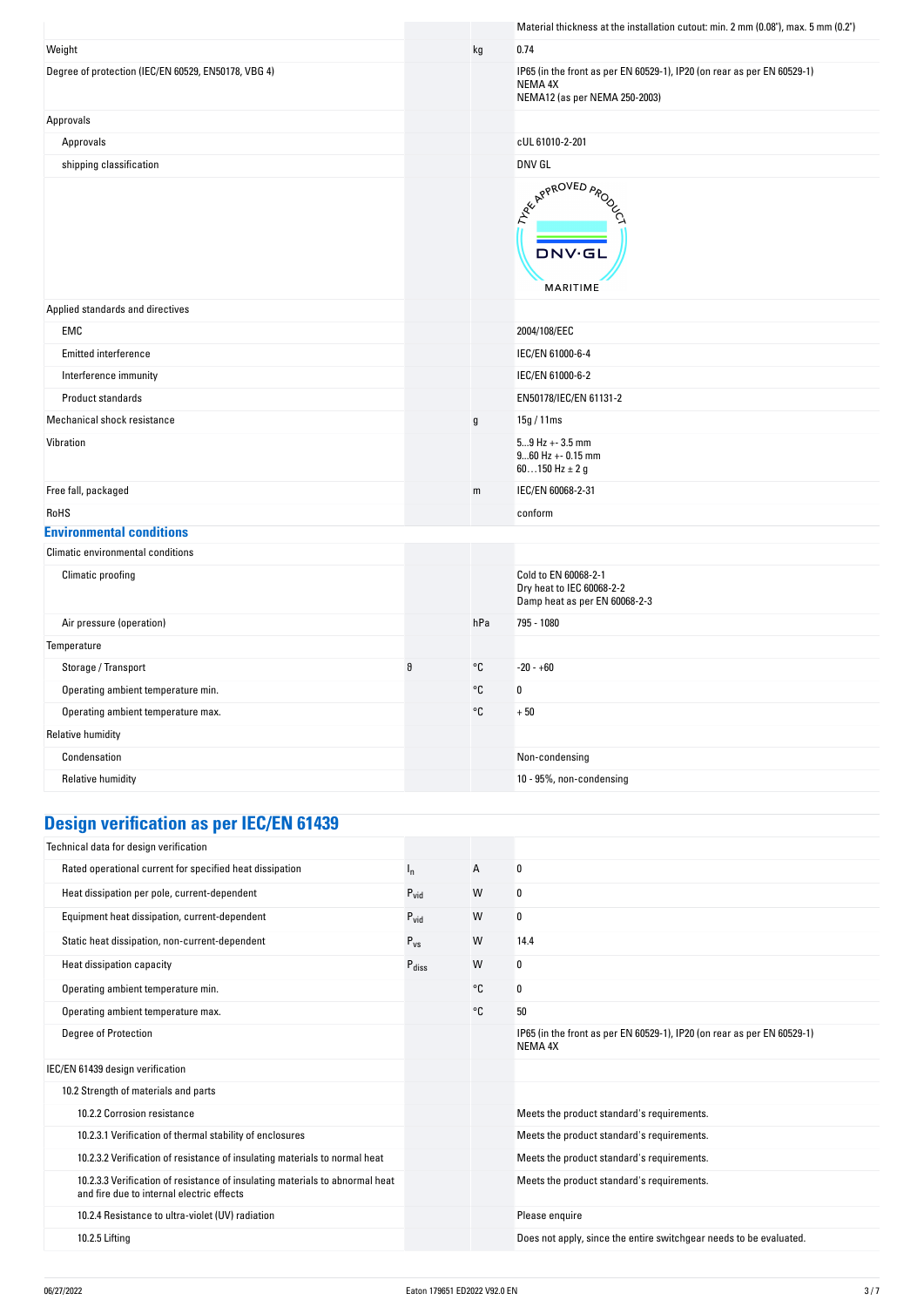| 10.2.6 Mechanical impact                                 | Does not apply, since the entire switchgear needs to be evaluated.                                                                  |
|----------------------------------------------------------|-------------------------------------------------------------------------------------------------------------------------------------|
| 10.2.7 Inscriptions                                      | Meets the product standard's requirements.                                                                                          |
| 10.3 Degree of protection of ASSEMBLIES                  | Meets the product standard's requirements.                                                                                          |
| 10.4 Clearances and creepage distances                   | Meets the product standard's requirements.                                                                                          |
| 10.5 Protection against electric shock                   | Does not apply, since the entire switchgear needs to be evaluated.                                                                  |
| 10.6 Incorporation of switching devices and components   | Does not apply, since the entire switchgear needs to be evaluated.                                                                  |
| 10.7 Internal electrical circuits and connections        | Is the panel builder's responsibility.                                                                                              |
| 10.8 Connections for external conductors                 | Is the panel builder's responsibility.                                                                                              |
| 10.9 Insulation properties                               |                                                                                                                                     |
| 10.9.2 Power-frequency electric strength                 | Is the panel builder's responsibility.                                                                                              |
| 10.9.3 Impulse withstand voltage                         | Is the panel builder's responsibility.                                                                                              |
| 10.9.4 Testing of enclosures made of insulating material | Is the panel builder's responsibility.                                                                                              |
| 10.10 Temperature rise                                   | The panel builder is responsible for the temperature rise calculation. Eaton will<br>provide heat dissipation data for the devices. |
| 10.11 Short-circuit rating                               | Is the panel builder's responsibility.                                                                                              |
| 10.12 Electromagnetic compatibility                      | Is the panel builder's responsibility.                                                                                              |
| 10.13 Mechanical function                                | The device meets the requirements, provided the information in the instruction<br>leaflet (IL) is observed.                         |
|                                                          |                                                                                                                                     |

## **Technical data ETIM 8.0**

| Programmable logic controllers PLC (EG000024) / Graphic panel (EC001412)                                                                                                 |              |                |  |
|--------------------------------------------------------------------------------------------------------------------------------------------------------------------------|--------------|----------------|--|
| Electric engineering, automation, process control engineering / Display and control component / Panel (HMI) / Graphic panel (HMI) (ecl@ss10.0.1-27-33-02-01 [AFX016003]) |              |                |  |
| Supply voltage AC 50 Hz                                                                                                                                                  | $\mathsf{V}$ | $0 - 0$        |  |
| Supply voltage AC 60 Hz                                                                                                                                                  | $\mathsf{V}$ | $0 - 0$        |  |
| Supply voltage DC                                                                                                                                                        | V            | $19.2 - 30$    |  |
| Voltage type of supply voltage                                                                                                                                           |              | DC             |  |
| Number of HW-interfaces industrial Ethernet                                                                                                                              |              | 1              |  |
| Number of interfaces PROFINET                                                                                                                                            |              | 0              |  |
| Number of HW-interfaces RS-232                                                                                                                                           |              | 1              |  |
| Number of HW-interfaces RS-422                                                                                                                                           |              | 0              |  |
| Number of HW-interfaces RS-485                                                                                                                                           |              | 1              |  |
| Number of HW-interfaces serial TTY                                                                                                                                       |              | 0              |  |
| Number of HW-interfaces USB                                                                                                                                              |              | $\overline{2}$ |  |
| Number of HW-interfaces parallel                                                                                                                                         |              | $\bf{0}$       |  |
| Number of HW-interfaces Wireless                                                                                                                                         |              | $\bf{0}$       |  |
| Number of HW-interfaces other                                                                                                                                            |              | $\overline{2}$ |  |
| With SW interfaces                                                                                                                                                       |              | Yes            |  |
| Supporting protocol for TCP/IP                                                                                                                                           |              | Yes            |  |
| Supporting protocol for PROFIBUS                                                                                                                                         |              | Yes            |  |
| Supporting protocol for CAN                                                                                                                                              |              | Yes            |  |
| Supporting protocol for INTERBUS                                                                                                                                         |              | No             |  |
| Supporting protocol for ASI                                                                                                                                              |              | No             |  |
| Supporting protocol for KNX                                                                                                                                              |              | No             |  |
| Supporting protocol for Modbus                                                                                                                                           |              | Yes            |  |
| Supporting protocol for Data-Highway                                                                                                                                     |              | No             |  |
| Supporting protocol for DeviceNet                                                                                                                                        |              | No             |  |
| Supporting protocol for SUCONET                                                                                                                                          |              | No             |  |
| Supporting protocol for LON                                                                                                                                              |              | No             |  |
| Supporting protocol for PROFINET IO                                                                                                                                      |              | No             |  |
| Supporting protocol for PROFINET CBA                                                                                                                                     |              | No             |  |
| Supporting protocol for SERCOS                                                                                                                                           |              | No             |  |
| Supporting protocol for Foundation Fieldbus                                                                                                                              |              | No             |  |
| Supporting protocol for EtherNet/IP                                                                                                                                      |              | Yes            |  |
| Supporting protocol for AS-Interface Safety at Work                                                                                                                      |              | No             |  |
| Supporting protocol for DeviceNet Safety                                                                                                                                 |              | No             |  |
| Supporting protocol for INTERBUS-Safety                                                                                                                                  |              | No             |  |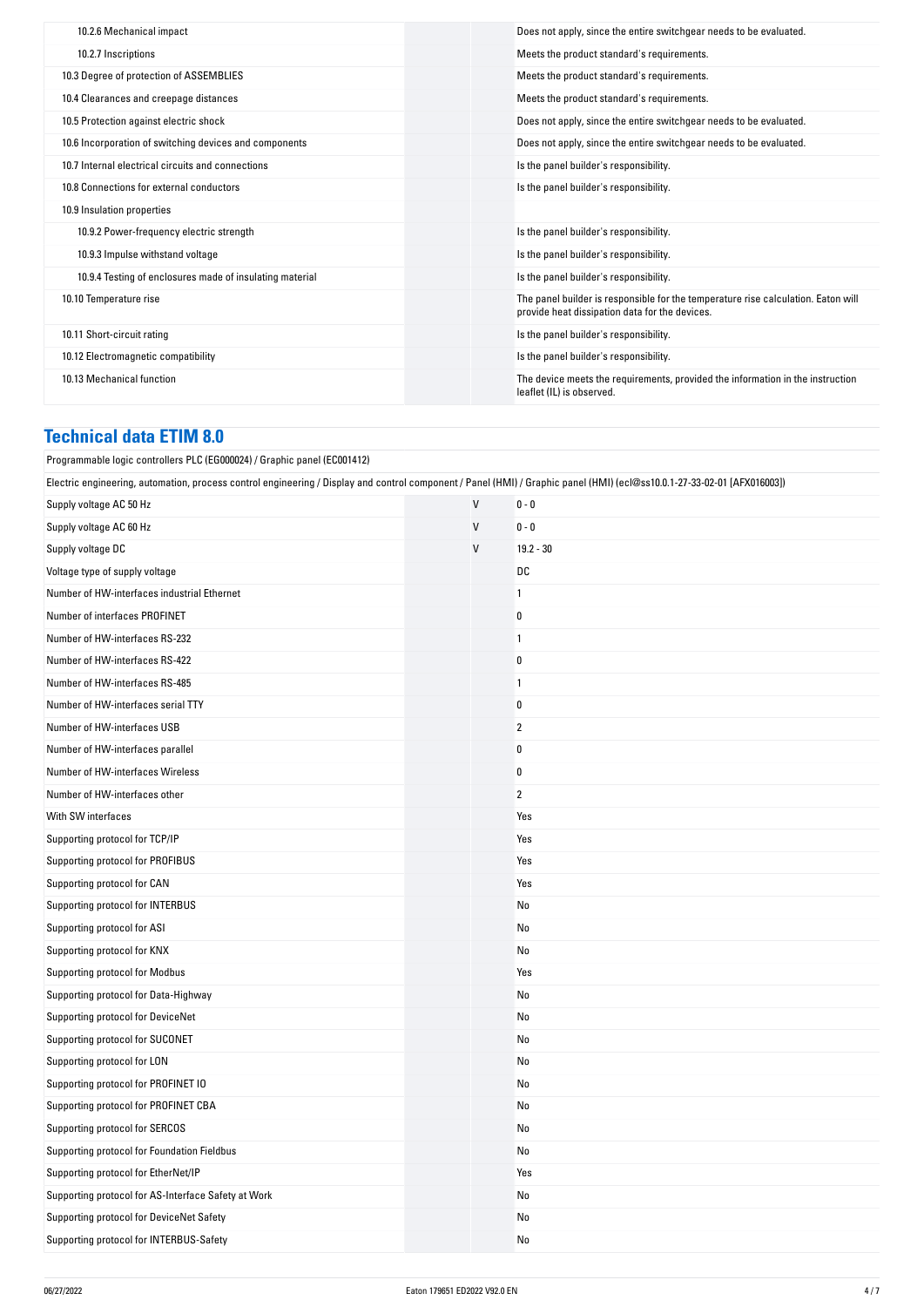| Supporting protocol for PROFIsafe                   |       | No                    |
|-----------------------------------------------------|-------|-----------------------|
| Supporting protocol for SafetyBUS p                 |       | No                    |
| Supporting protocol for other bus systems           |       | No                    |
| Radio standard Bluetooth                            |       | No                    |
| Radio standard Wi-Fi 802.11                         |       | No                    |
| Radio standard GPRS                                 |       | No                    |
| Radio standard GSM                                  |       | No                    |
| Radio standard UMTS                                 |       | No                    |
| 10 link master                                      |       | No                    |
| Type of display                                     |       | <b>TFT</b>            |
| With colour display                                 |       | Yes                   |
| Number of colours of the display                    |       | 16777216              |
| Number of grey-scales/blue-scales of display        |       | 0                     |
| Screen diagonal                                     | inch  | $\overline{7}$        |
| Number of pixels, horizontal                        |       | 1024                  |
| Number of pixels, vertical                          |       | 600                   |
| Useful project memory/user memory                   | kByte | 512000                |
| With numeric keyboard                               |       | No                    |
| With alpha numeric keyboard                         |       | No                    |
| Number of function buttons, programmable            |       | 0                     |
| Number of buttons with LED                          |       | $\pmb{0}$             |
| Number of system buttons                            |       | $\mathbf{1}$          |
| Touch technology                                    |       | Capacitive multitouch |
| With message indication                             |       | Yes                   |
| With message system (incl. buffer and confirmation) |       | Yes                   |
| Process value representation (output) possible      |       | Yes                   |
| Process default value (input) possible              |       | Yes                   |
| With recipes                                        |       | Yes                   |
| Number of password levels                           |       | 200                   |
| With printer output                                 |       | Yes                   |
| Number of online languages                          |       | 100                   |
| Additional software components, loadable            |       | Yes                   |
| Degree of protection (IP), front side               |       | <b>IP65</b>           |
| Degree of protection (NEMA), front side             |       | 12                    |
| Operating temperature                               | °C    | $0 - 50$              |
| Rail mounting possible                              |       | No                    |
| Wall mounting/direct mounting                       |       | No                    |
| Suitable for safety functions                       |       | No                    |
| Width of the front                                  | mm    | 196                   |
| Height of the front                                 | mm    | 135                   |
| Built-in depth                                      | mm    | 43.1                  |

## **Approvals**

| <b>Product Standards</b>                | UL 61010-2-201; IEC/EN 61131-2; CE           |
|-----------------------------------------|----------------------------------------------|
| UL File No.                             | E205091                                      |
| North America Certification             | UL listed, certified by UL for use in Canada |
| Specially designed for North America    | No                                           |
| <b>Current Limiting Circuit-Breaker</b> | No                                           |
| Degree of Protection                    | IEC: IP65, NA: NEMA4X, NEMA12                |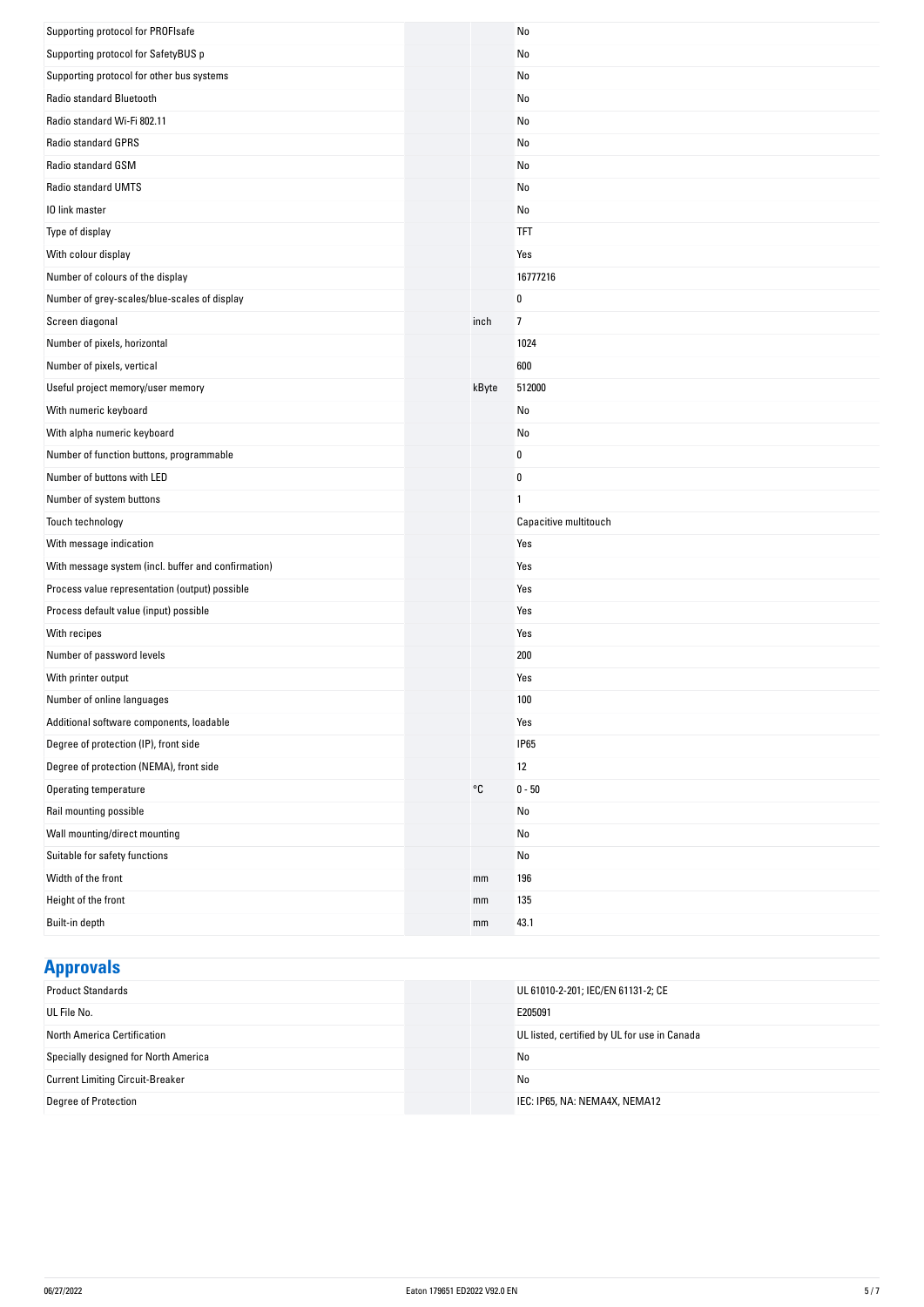## **Dimensions**